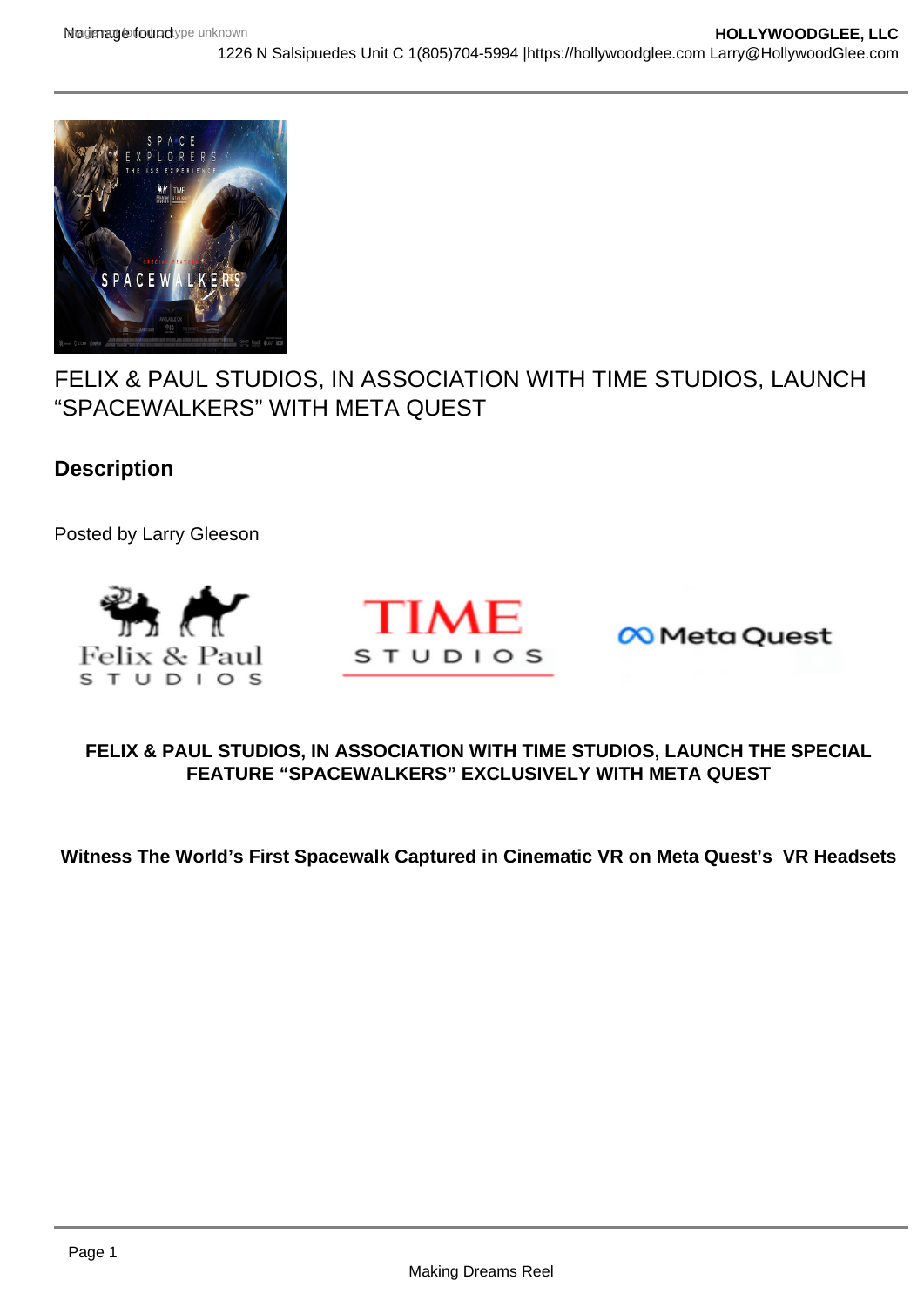**Spacewalkers** 

WHAT: SPACEWALKERS, part of Space Explorers: The ISS Experience, is the latest special feature from Felix & Paul Studios. Accessible only on Meta Quest VR headsets, witness the world's first-ever spacewalk captured in cinematic VR outside the International Space Station.

SPACEWALKERS SYNOPSIS : In spring 2021, Felix & Paul Studios sent the first-ever cinematic virtual reality camera designed to operate in the vacuum of space to the International Space Station. The result is a spectacular, fully immersive, 10-minute experience that will allow you to witness the world's first spacewalk as if you were actually there. The images were captured in low Earth orbit over several days using specialized 3D, 360-degree Space Cameras. Catch this feature and more Emmy Award-winning experiences in the Space Explorers app on Meta Quest.

WHEN: March 1, 2021 at 12:00 AM PST / 3:00 AM EST In Horizon Venues

ACCESS: There are two ways to experience this content in fully-immersive virtual reality (VR) Meta Quest and Quest 2 headsets for free:

- Oculus TV: Experience this content in high-quality 3D, 360° on Oculus TV [HERE.](https://r20.rs6.net/tn.jsp?f=001CGjCFtjo9DIz2oZWxpRvbWPDJ2g-FK779W7fbutTyucjoVh-YcoxFzXGeLtRLrLTokVRxC_tmEcdKE7EqQao9jYUlT5334MFCm4VnYflQoKFOaccKBmCh0pBKfXNwUBw8A-eGAYpYZQ6VpcQoPTtV5DL2hRtGoQzOprTafHpA5yJ5yHf6p83rfUnNhblCVBvOKjCoI7R15g=&c=i224ZD8lPKMyhooOEbWXShzZJSaXHlP3Ws3nlgni2IdtwOYvbC2CoA==&ch=igDneb79oVJ0oc3EI5EJvp4MemMFKKi0UZmJudD7pnDv1mpPu6x5DA==)
- Horizon Venues app: You can also view the content on Horizon Venues [HERE](https://r20.rs6.net/tn.jsp?f=001CGjCFtjo9DIz2oZWxpRvbWPDJ2g-FK779W7fbutTyucjoVh-YcoxFzXGeLtRLrLTcOqyF2dCtebWdykzZp0C5q-QpEFRfP9ujN5B4g0gxtB_rkHEGOIsCIZ2DkVXnEtDvbobOxW8KZuNmS4-3-Vx_s4BgU7ySndx-yExULOlTvELopANngnd0C5MWPTAv9uqe561nQsTiSw=&c=i224ZD8lPKMyhooOEbWXShzZJSaXHlP3Ws3nlgni2IdtwOYvbC2CoA==&ch=igDneb79oVJ0oc3EI5EJvp4MemMFKKi0UZmJudD7pnDv1mpPu6x5DA==) as part of its "Always On" Programming from March 1 at 12:00 AM PST to March 31 at 11:59 PM PST.

About [Space Explorers: The ISS Experience](https://r20.rs6.net/tn.jsp?f=001CGjCFtjo9DIz2oZWxpRvbWPDJ2g-FK779W7fbutTyucjoVh-YcoxF5SQQWBPrCV-g_ZEwVSf_dxu3eswq3eR9LnVeNtEsKWY-haD_fX4QEy6kXsxVOfy8Z4cIhtVyZJpubaXYMbPM9ZodKcl4gowvmeqvXhCPsQEhQRn_J2PB3eL5JNppHFfcvfNuZnlpvBpL_BXLLBy0Qw=&c=i224ZD8lPKMyhooOEbWXShzZJSaXHlP3Ws3nlgni2IdtwOYvbC2CoA==&ch=igDneb79oVJ0oc3EI5EJvp4MemMFKKi0UZmJudD7pnDv1mpPu6x5DA==)

The largest production ever filmed in space, Emmy Award-winning Space Explorers: The ISS Experience is an epic immersive series that invites you to join eight astronauts on life-changing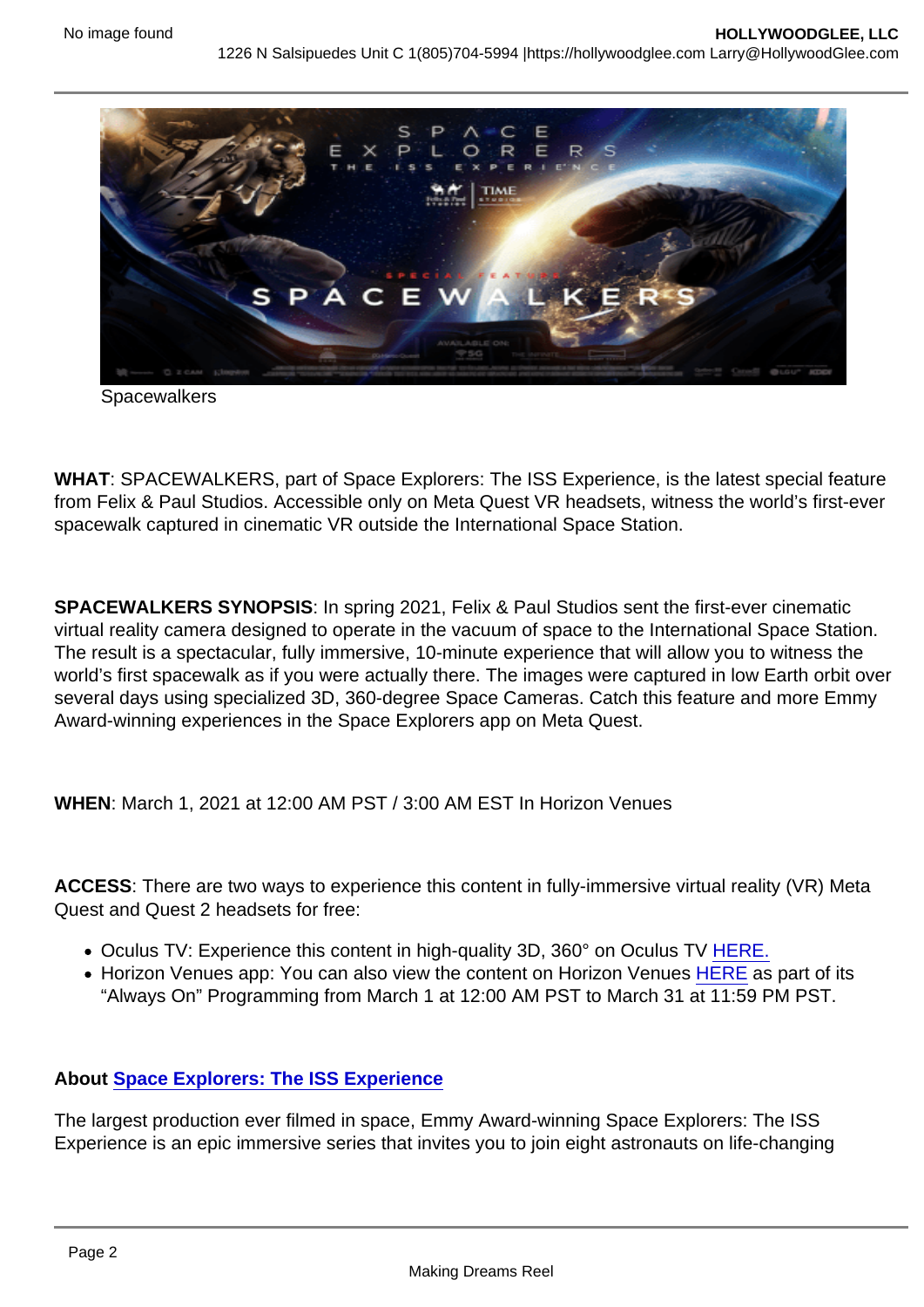missions aboard the International Space Station. The series features NASA astronauts Anne McClain, Christina Koch, Jessica Meir, Andrew Morgan, Nick Hague and Victor Glover, CSA astronaut David Saint-Jacques, ESA astronaut Luca Parmitano, and JAXA astronaut Soichi Noguchi. Shot over two years using Felix & Paul Studios' specialized 3D, 360-degree Space Cameras, and with exclusive access to the crew, the production produced over 200 hours of high-end virtual reality footage, and the first-ever visuals of the ISS, Planet Earth, and a spacewalk captured in high-end cinematic virtual reality. Get access to the astronauts' full experience through moments of camaraderie, shared meals, and personal video logs. Behind the scenes, the footage is available at [Time.com/Space.](https://r20.rs6.net/tn.jsp?f=001CGjCFtjo9DIz2oZWxpRvbWPDJ2g-FK779W7fbutTyucjoVh-YcoxFzXGeLtRLrLTdCgd-eorUOlv4Wr-9ZUsG6twRmzBlJzjM5GSAxG4n4j7AavibeqDweW2suS9al8rZU7Z3Pc2p9c=&c=i224ZD8lPKMyhooOEbWXShzZJSaXHlP3Ws3nlgni2IdtwOYvbC2CoA==&ch=igDneb79oVJ0oc3EI5EJvp4MemMFKKi0UZmJudD7pnDv1mpPu6x5DA==)

### About Felix & Paul Studios

Felix & Paul Studios is an EMMY® Award-winning creator of immersive entertainment experiences, creating unparalleled, highly engaging, presence-based experiences for the next generation of technology-enabled devices and venues. The studio's catalog of over thirty 3D, 360-degree experiences exhibits the "industry's best" in the new medium of immersive storytelling, including:

- Originals: The [Space Explorers](https://r20.rs6.net/tn.jsp?f=001CGjCFtjo9DIz2oZWxpRvbWPDJ2g-FK779W7fbutTyucjoVh-YcoxF5SQQWBPrCV-g_ZEwVSf_dxu3eswq3eR9LnVeNtEsKWY-haD_fX4QEy6kXsxVOfy8Z4cIhtVyZJpubaXYMbPM9ZodKcl4gowvmeqvXhCPsQEhQRn_J2PB3eL5JNppHFfcvfNuZnlpvBpL_BXLLBy0Qw=&c=i224ZD8lPKMyhooOEbWXShzZJSaXHlP3Ws3nlgni2IdtwOYvbC2CoA==&ch=igDneb79oVJ0oc3EI5EJvp4MemMFKKi0UZmJudD7pnDv1mpPu6x5DA==) series, [Traveling While Black](https://r20.rs6.net/tn.jsp?f=001CGjCFtjo9DIz2oZWxpRvbWPDJ2g-FK779W7fbutTyucjoVh-YcoxFzXGeLtRLrLTvSSlKcH6-6NewAvC7ls5_90j3sNXew5H-y4vz9cmwAsfFisHnjwzllAyViXJ5nceN-7Wx1P5NzcNPXEawEuoTuoMLB-dK0ACMChm8EhXNdy0Bla3vxrVxtA-f02IYmSZ&c=i224ZD8lPKMyhooOEbWXShzZJSaXHlP3Ws3nlgni2IdtwOYvbC2CoA==&ch=igDneb79oVJ0oc3EI5EJvp4MemMFKKi0UZmJudD7pnDv1mpPu6x5DA==), [MIYUBI](https://r20.rs6.net/tn.jsp?f=001CGjCFtjo9DIz2oZWxpRvbWPDJ2g-FK779W7fbutTyucjoVh-YcoxFzXGeLtRLrLTlDBVcQAJ-iEZgUqTwZgHhO7ofdz7ZtU2rhEElV6QnqkS0kNnvo52iBfc8syLthHGTEK2RSrAM39hcwdQnCglhVZCYn1kBvcEmKdBIN7UsZR16ZAYrNUCVf9EtEjH0L80&c=i224ZD8lPKMyhooOEbWXShzZJSaXHlP3Ws3nlgni2IdtwOYvbC2CoA==&ch=igDneb79oVJ0oc3EI5EJvp4MemMFKKi0UZmJudD7pnDv1mpPu6x5DA==), the [Nomads](https://r20.rs6.net/tn.jsp?f=001CGjCFtjo9DIz2oZWxpRvbWPDJ2g-FK779W7fbutTyucjoVh-YcoxFzXGeLtRLrLTlDBVcQAJ-iEZgUqTwZgHhO7ofdz7ZtU2rhEElV6QnqkS0kNnvo52iBfc8syLthHGTEK2RSrAM39hcwdQnCglhVZCYn1kBvcEmKdBIN7UsZR16ZAYrNUCVf9EtEjH0L80&c=i224ZD8lPKMyhooOEbWXShzZJSaXHlP3Ws3nlgni2IdtwOYvbC2CoA==&ch=igDneb79oVJ0oc3EI5EJvp4MemMFKKi0UZmJudD7pnDv1mpPu6x5DA==) series, [Strangers with Patrick Watson:](https://r20.rs6.net/tn.jsp?f=001CGjCFtjo9DIz2oZWxpRvbWPDJ2g-FK779W7fbutTyucjoVh-YcoxFzXGeLtRLrLTlDBVcQAJ-iEZgUqTwZgHhO7ofdz7ZtU2rhEElV6QnqkS0kNnvo52iBfc8syLthHGTEK2RSrAM39hcwdQnCglhVZCYn1kBvcEmKdBIN7UsZR16ZAYrNUCVf9EtEjH0L80&c=i224ZD8lPKMyhooOEbWXShzZJSaXHlP3Ws3nlgni2IdtwOYvbC2CoA==&ch=igDneb79oVJ0oc3EI5EJvp4MemMFKKi0UZmJudD7pnDv1mpPu6x5DA==)
- Productions with notable franchises: [Jurassic World](https://r20.rs6.net/tn.jsp?f=001CGjCFtjo9DIz2oZWxpRvbWPDJ2g-FK779W7fbutTyucjoVh-YcoxFzXGeLtRLrLTcoh_qZdQkyT8VdcOH6jAo68Cll_wzn2Zal03NAKbnckSNHiA89W9o6sZavmt4WUUktJgG_thUmYdDJjGIzQz56bLQ840jmA1pPiuly_WOSNTw4yG-Qfg75tkHbFVEQQg&c=i224ZD8lPKMyhooOEbWXShzZJSaXHlP3Ws3nlgni2IdtwOYvbC2CoA==&ch=igDneb79oVJ0oc3EI5EJvp4MemMFKKi0UZmJudD7pnDv1mpPu6x5DA==), [Cirque du Soleil](https://r20.rs6.net/tn.jsp?f=001CGjCFtjo9DIz2oZWxpRvbWPDJ2g-FK779W7fbutTyucjoVh-YcoxFzXGeLtRLrLTnDE0mMzQBNoIWiEqg5Uml4VVLJdZlYCijndwPx8p-mF1oGYJ_TTr38UCzcA3u18hhq-KngqdLuxNXOD1bRtVlnt1SEzCr-iYEGDYQerBUwhSXAUr936qwpcaOs_VUUoU&c=i224ZD8lPKMyhooOEbWXShzZJSaXHlP3Ws3nlgni2IdtwOYvbC2CoA==&ch=igDneb79oVJ0oc3EI5EJvp4MemMFKKi0UZmJudD7pnDv1mpPu6x5DA==), Fox Searchlight's Wild and Isle of Dogs, and The Confessionals series with Just for Laughs starring Howie Mandel, Lilly Singh, Judd Apatow and Trevor Noah.
- Collaborations with world-renowned leaders and performers: President Barack Obama and First Lady Michelle Obama, LeBron James, President Bill Clinton, Eminem, Wes Anderson, Brie Larson, Jeff Goldblum, Bill Murray and many others.

The studio's content is available for distribution in a range of immersive formats including 360-degree mobile on 5G-enabled smartphones, tablets, and headsets; 360-degree full-dome projection in domes and planetariums; fully-immersive VR on Meta Quest and other high-end virtual reality platforms; Giant Screen projection for science centers, space welcome centers and large-format cinemas; and the touring life-scale immersive exhibit, [THE INFINITE](https://r20.rs6.net/tn.jsp?f=001CGjCFtjo9DIz2oZWxpRvbWPDJ2g-FK779W7fbutTyucjoVh-YcoxF40inJloOc5QcKyszRvp4n4LRooMgcdRvjbWVfPgmsFa8eIoxocOPuN7lbjJHoSWa2RGm08ZhIE6rUmFKn7dH1ZndznO4go76R2AXhUDvkMd&c=i224ZD8lPKMyhooOEbWXShzZJSaXHlP3Ws3nlgni2IdtwOYvbC2CoA==&ch=igDneb79oVJ0oc3EI5EJvp4MemMFKKi0UZmJudD7pnDv1mpPu6x5DA==), produced in partnership with PHI Studio. Felix & Paul Studios is the leading Space Media Company and the only media company recognized as an "Official Implementation Partner" by the ISS U.S. National Laboratory.

### About TIME Studios

TIME Studios is the Emmy Award-winning television and film division of TIME, the global media brand that reaches a combined audience of more than 90 million around the world. Built on the foundation of TIME's award-winning visual journalism, which has earned over 52 major awards and nominations in the last seven years, and achieved 577 million video streams across all platforms in 2019, Emmywinning TIME Studios harnesses the access and authority of one of the world's most trusted and